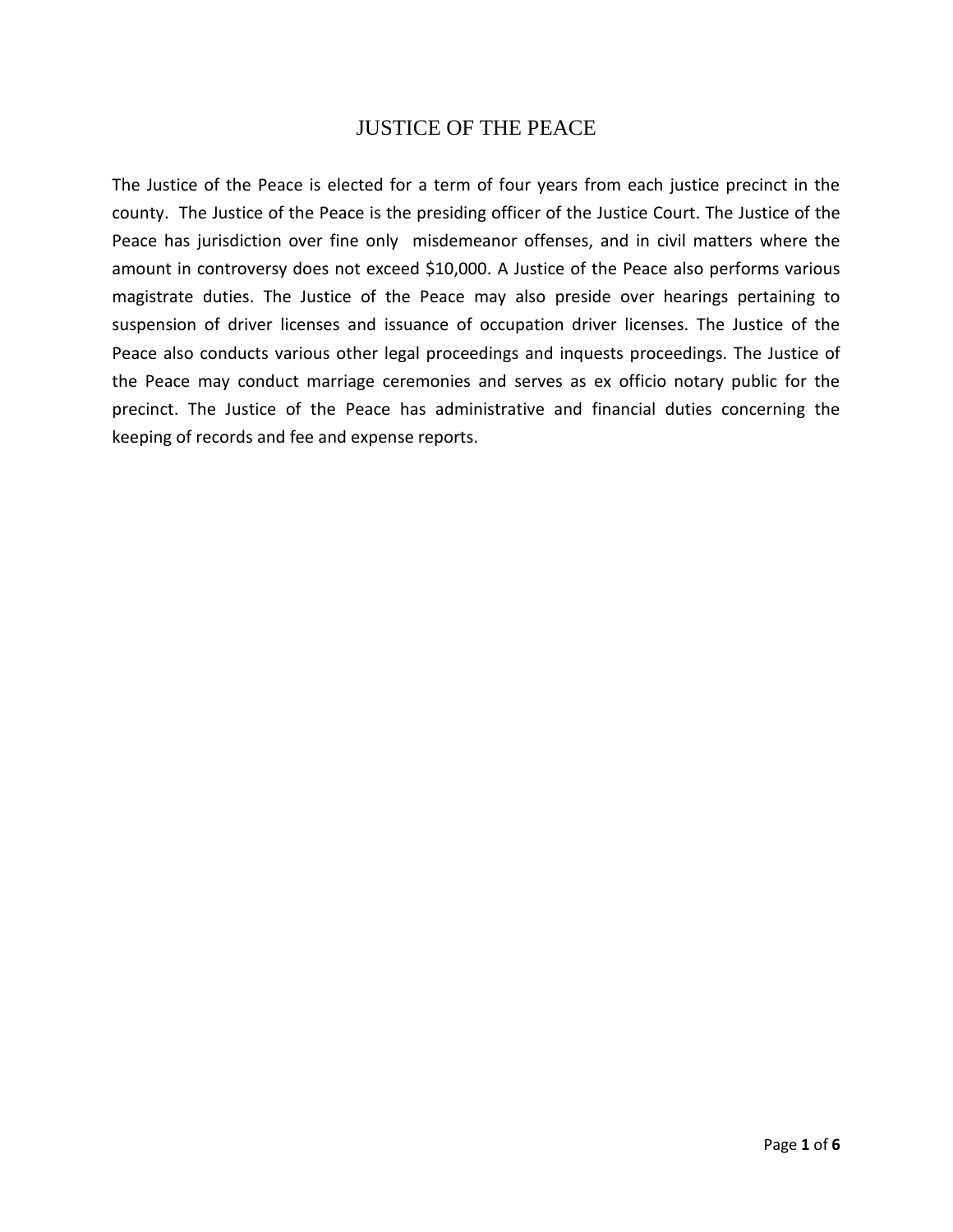## Justice of the Peace Precinct 1 Application

Texas Election Code 141.001 requires that a Justice of the Peace:

- 1. Be a United States Citizen;
- 2. Be at least 18 years old;
- 3. Have not been determined mentally incompetent by a final judgement of court;
- 4. Have not been finally convicted of a felony from which no pardon or release from the resulting disabilities has occurred; and
- 5. Have resided continuously for 12 months in Texas and in Cooke County JP1 precinct for six months.

Please note that the information you provide on this form is covered by the Texas Open Records Act

|                    | Length of time residing within Cooke County: ___________________________________                                                                                                      |                              |  |
|--------------------|---------------------------------------------------------------------------------------------------------------------------------------------------------------------------------------|------------------------------|--|
|                    | Voting Precinct #____________ (number form your voter registration card)                                                                                                              |                              |  |
|                    | Is your voting precinct address and residence address the same? If not, please explain.                                                                                               |                              |  |
|                    |                                                                                                                                                                                       |                              |  |
|                    |                                                                                                                                                                                       |                              |  |
|                    |                                                                                                                                                                                       |                              |  |
|                    | Education Background: (List high school, college and graduate schools which you attended and<br>from which you graduated. Include field of study, dates attended and degrees earned.) |                              |  |
| <b>School Name</b> | Address                                                                                                                                                                               | Dates Attended Degree Earned |  |
|                    |                                                                                                                                                                                       |                              |  |
|                    |                                                                                                                                                                                       |                              |  |
|                    |                                                                                                                                                                                       |                              |  |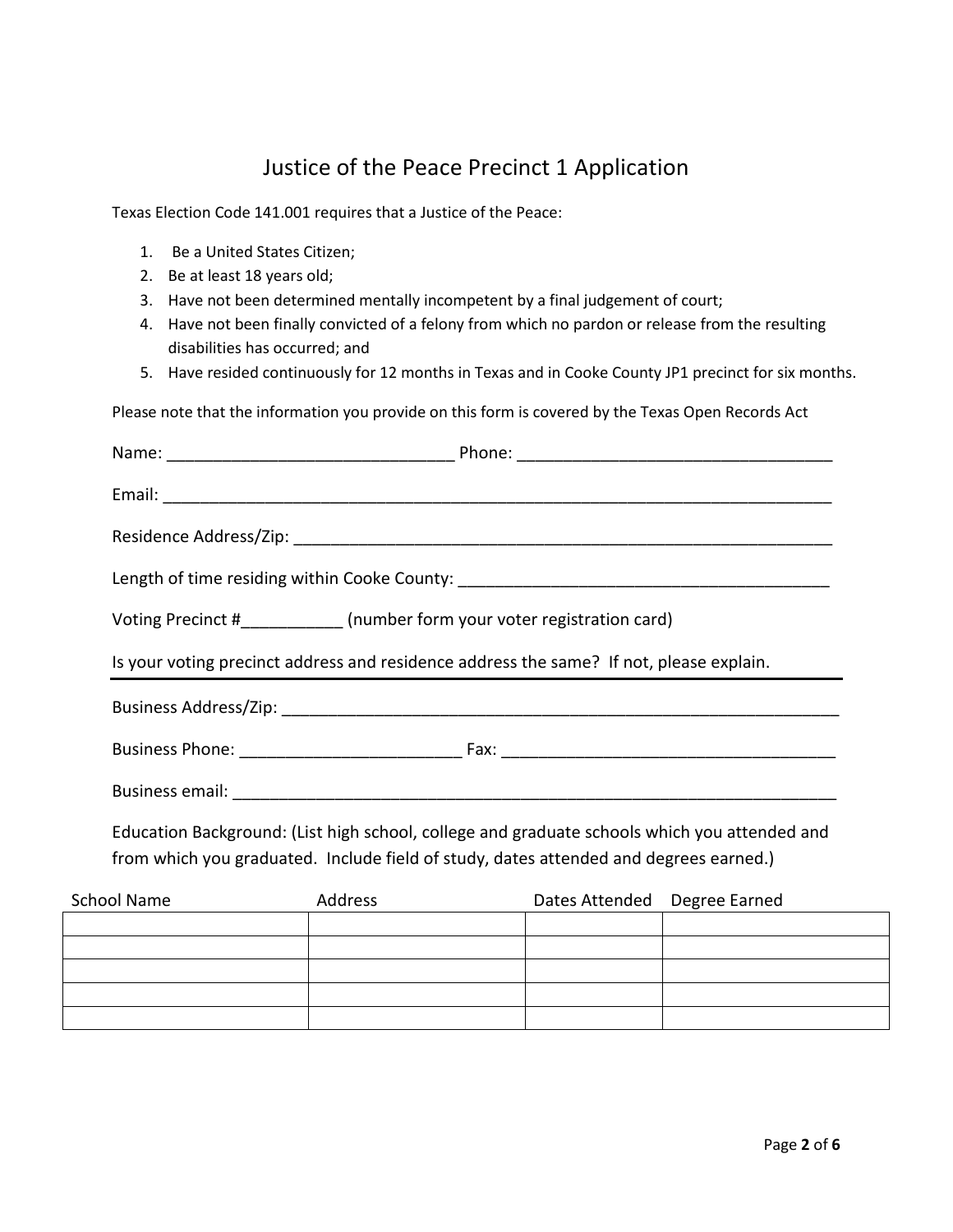Identify your present occupation and employer and provide address, phone number, and a description of your duties and responsibilities.

Identify your prior occupations and employers and provide address, phone number, and a description of your duties and responsibilities.

The Justice of the Peace has responsibilities in a number of areas as noted on the cover sheet of this application. Please provide information regarding any qualifications or experience you may have in each area.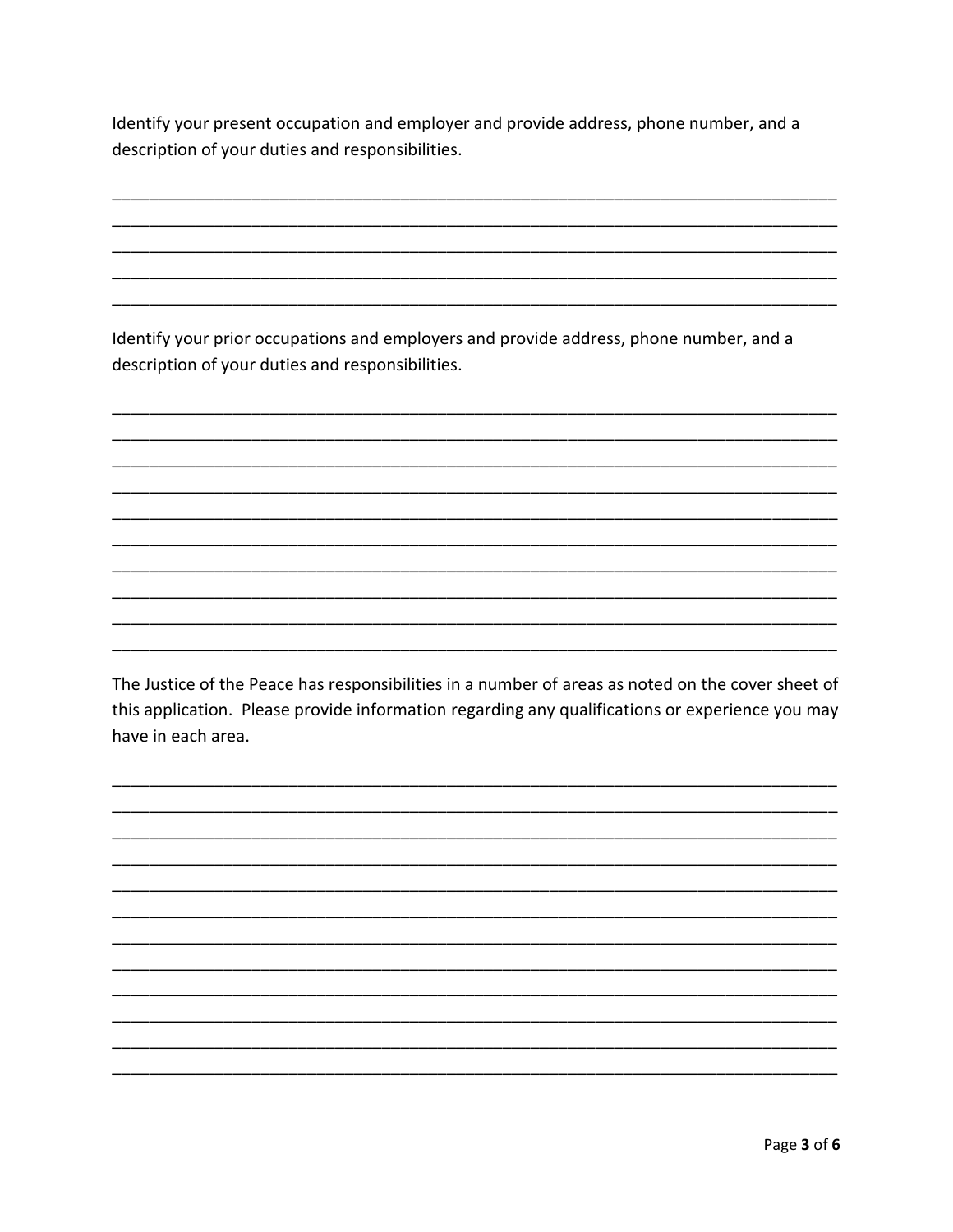The Justice of the Peace has budgetary responsibilities in providing preparation of the budget for the assigned precinct. Please list any relevant experience.

List relevant professional organizations of which you are a member. List any offices or committee assignments you have held in such organizations. Also list any professional honors you have received or accomplishments you have achieved.

List relevant organizations, other than professional organizations, of which you are or have been a member. Also indicate offices held, accomplishments, and honors bestowed.

List each public office you have held or sought with dates of elections and terms.

Has a tax lien ever been filed against you or have you (or a company in which you have been a principal) filed for bankruptcy? If so, please provide cause number and place of filing; describe status and outcome of case.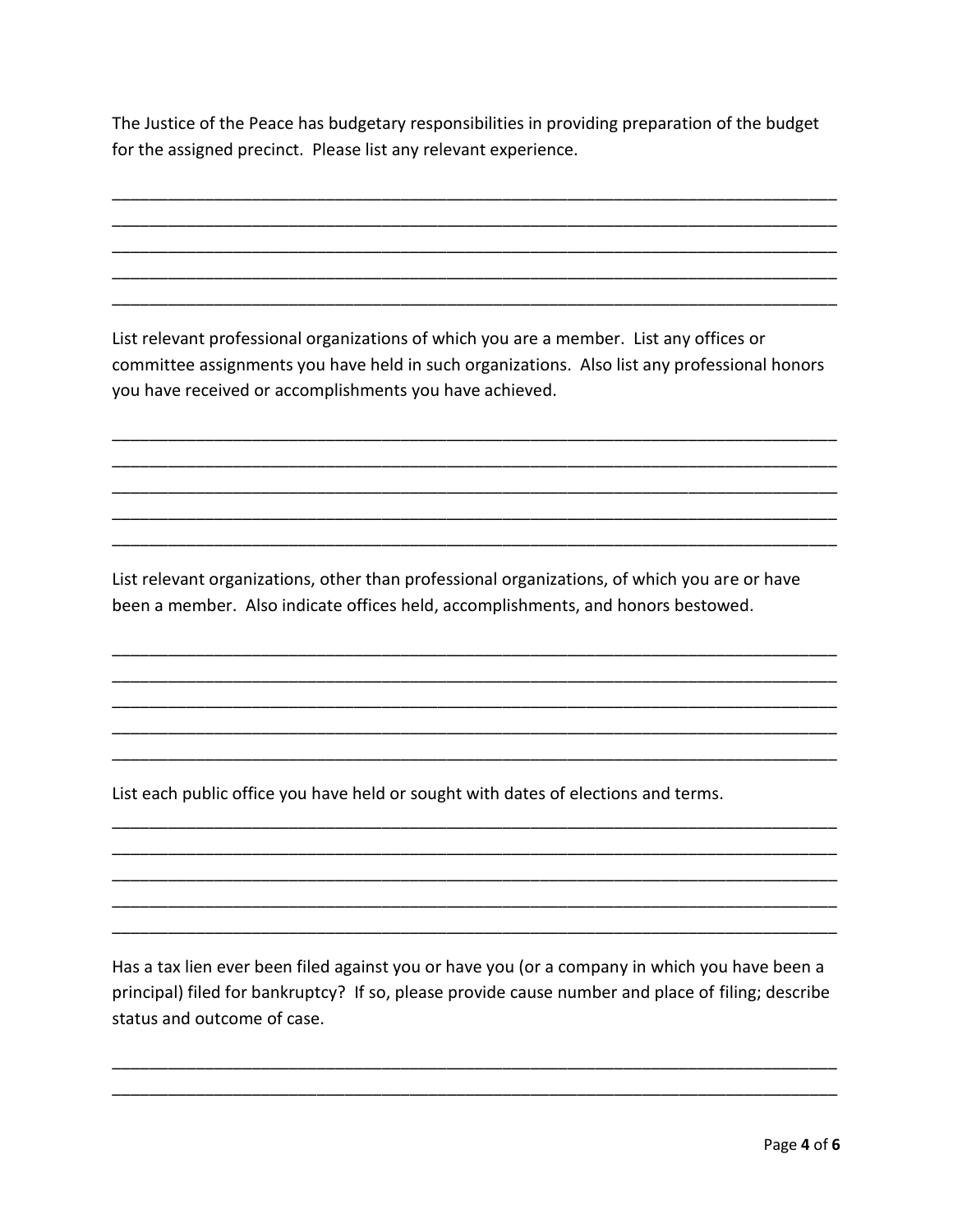Have you ever been delinquent in child support payments? If yes, please provide details.

| Are you a United States citizen, at least 18 years of age? ________ Yes ________ No                                                                           |  |
|---------------------------------------------------------------------------------------------------------------------------------------------------------------|--|
| Have you resided continuously for the last 12 months in Texas and in Cooke County for the last                                                                |  |
|                                                                                                                                                               |  |
| Have you ever been convicted of a felony or determined mentally incompetent?                                                                                  |  |
| Yes _________ No If yes, please provide details.                                                                                                              |  |
|                                                                                                                                                               |  |
| Do you owe any past due taxes? __________ Yes _________ No If yes, please provide details.                                                                    |  |
|                                                                                                                                                               |  |
| Have you ever been or are you now an adverse party in a pending litigation against Cooke<br>County? _________ Yes ________ No If yes, please provide details. |  |
|                                                                                                                                                               |  |
| List any additional information about you that you believe should be considered.                                                                              |  |
|                                                                                                                                                               |  |
|                                                                                                                                                               |  |
|                                                                                                                                                               |  |
|                                                                                                                                                               |  |
|                                                                                                                                                               |  |
|                                                                                                                                                               |  |
|                                                                                                                                                               |  |
|                                                                                                                                                               |  |
|                                                                                                                                                               |  |
|                                                                                                                                                               |  |